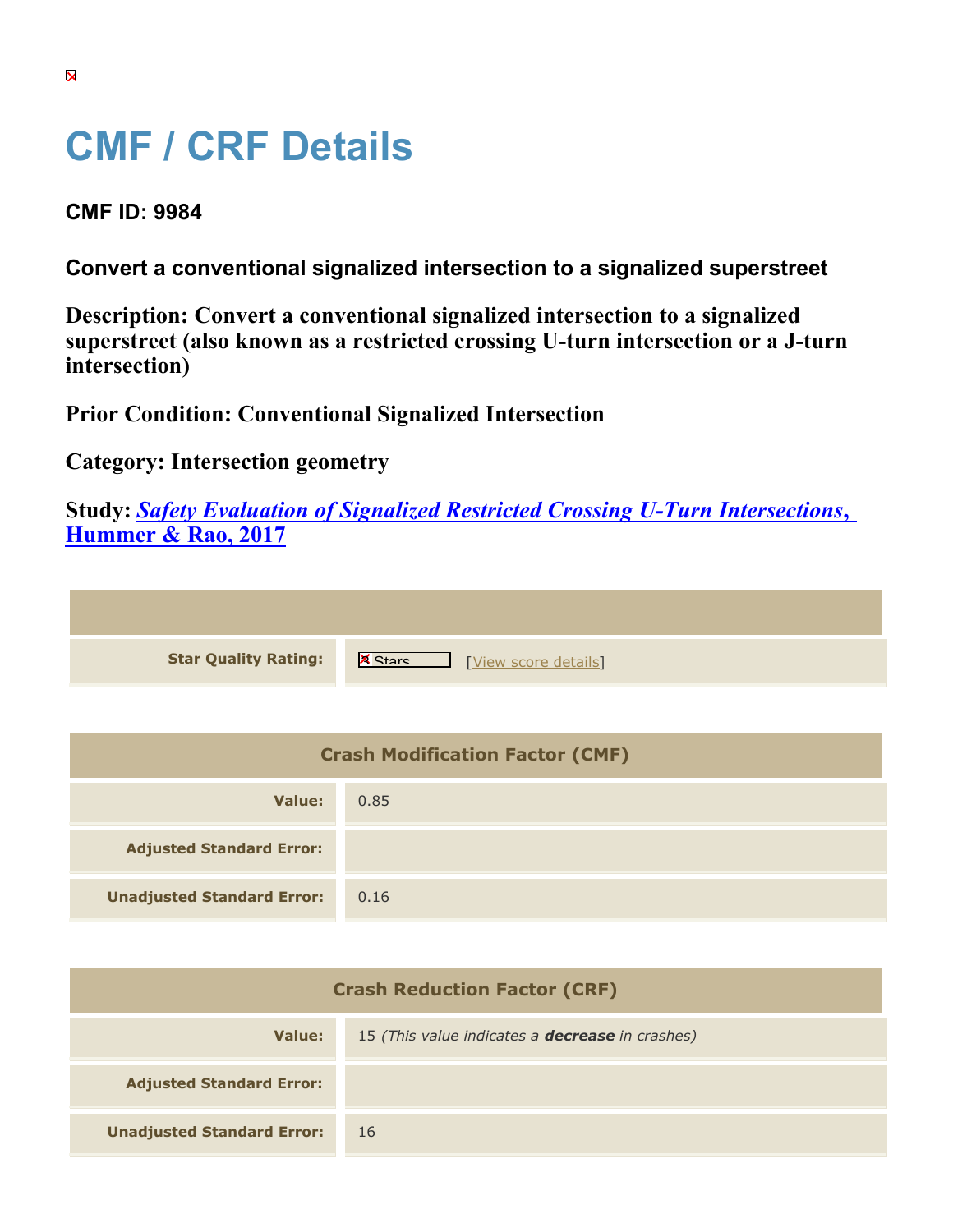| <b>Applicability</b>                    |                                           |
|-----------------------------------------|-------------------------------------------|
| <b>Crash Type:</b>                      | All                                       |
| <b>Crash Severity:</b>                  | All                                       |
| <b>Roadway Types:</b>                   | Principal Arterial Other                  |
| <b>Number of Lanes:</b>                 | $4 - 6$                                   |
| <b>Road Division Type:</b>              | Divided by Median                         |
| <b>Speed Limit:</b>                     | 40-65 MPH                                 |
| <b>Area Type:</b>                       | Suburban                                  |
| <b>Traffic Volume:</b>                  |                                           |
| <b>Time of Day:</b>                     | All                                       |
| If countermeasure is intersection-based |                                           |
| <b>Intersection Type:</b>               | Roadway/roadway (not interchange related) |
| <b>Intersection Geometry:</b>           | 3-leg, 4-leg                              |
| <b>Traffic Control:</b>                 | Signalized                                |
| <b>Major Road Traffic Volume:</b>       |                                           |
| <b>Minor Road Traffic Volume:</b>       |                                           |

| <b>Development Details</b>      |                      |
|---------------------------------|----------------------|
| <b>Date Range of Data Used:</b> | 2002 to 2014         |
| <b>Municipality:</b>            |                      |
| State:                          | AL, NC, OH, TX       |
| <b>Country:</b>                 | <b>United States</b> |